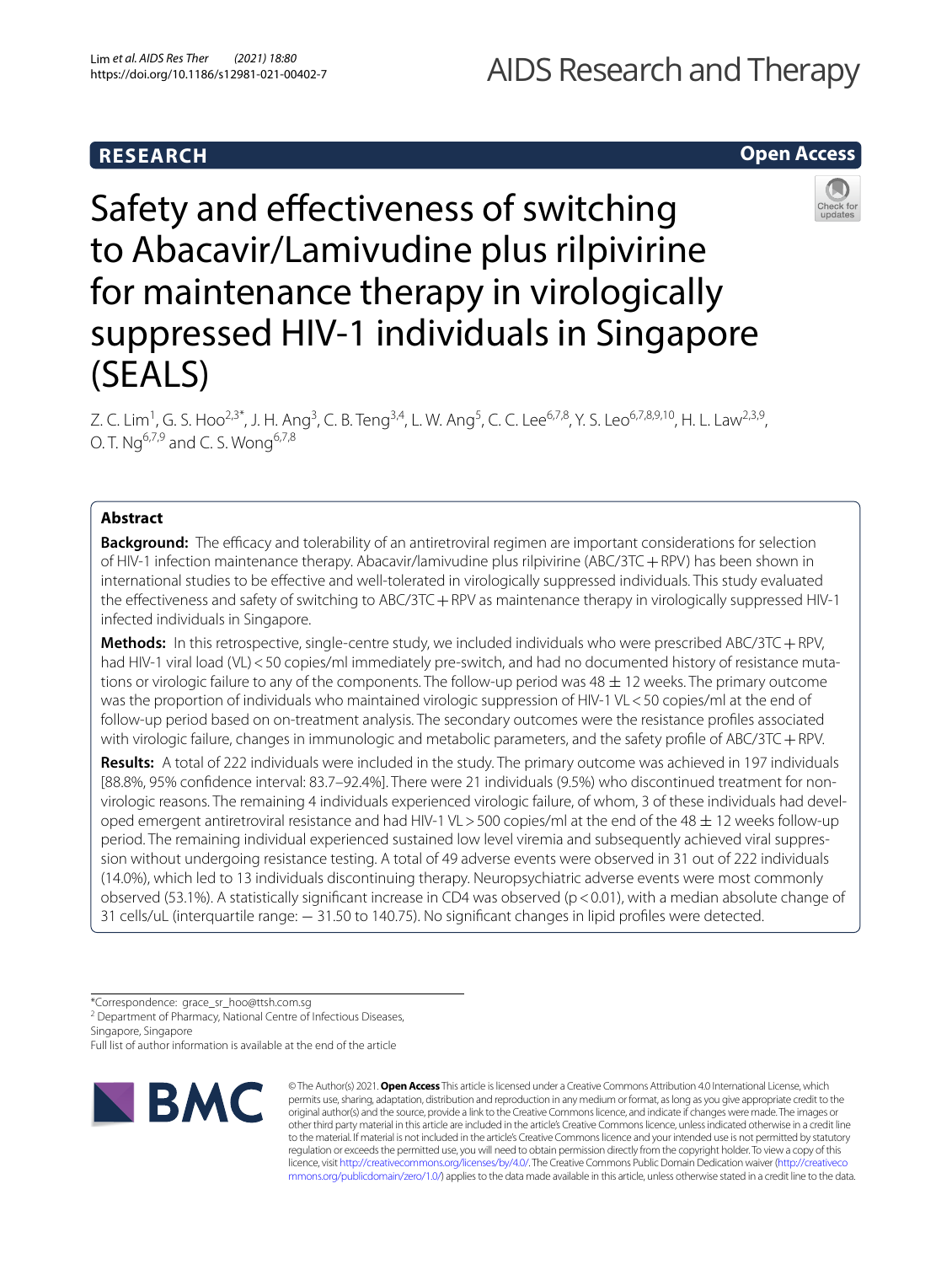**Conclusion:** ABC/3TC + RPV is a safe and effective switch option for maintenance therapy in virologically suppressed HIV-1 individuals with in Singapore.

**Keywords:** Maintenance, Switch therapy, Virologically suppressed, Abacavir, Rilpivirine, HIV

# **Background**

Modern combination antiretroviral therapy (ART) regimens have generally demonstrated potency and efficacy in achieving virologic suppression [\[1\]](#page-7-0). Owing to the chronic nature of HIV infection, maintenance therapy is required even after initial virologic suppression [\[1](#page-7-0)]. In addition to efficacy, the cost-effectiveness, convenience and long-term tolerability of the ART are important considerations in selecting a suitable maintenance therapy  $[1]$  $[1]$ .

The current standard for HIV treatment is combination ART, which comprise of two nucleos(t)ide reverse transcriptase inhibitors (NRTI) as backbone, paired with a third agent from another class, including integrase strand transfer inhibitors (INSTI), non-nucleoside reverse transcriptase inhibitors (NNRTI), or protease inhibitors (PI) [[1\]](#page-7-0). Tenofovir and emtricitabine (TDF/FTC) are recommended as a frst-line NRTI backbone for their efectiveness, but the combination of abacavir and lamivudine (ABC/3TC) may be used as maintenance therapy for its cost-efectiveness and better safety profle [[1](#page-7-0)[–4](#page-8-0)]. Compared to tenofovir-based regimens, ABC/3TC offer the advantage of avoiding potential renal and bone toxicity and is suitable for use in individuals with renal insufficiency and osteoporosis  $[1-4]$  $[1-4]$ . However, several studies suggest a possible increased cardiovascular risk for abacavir-based regimens, which remains a clinical concern [\[5](#page-8-1), [6\]](#page-8-2). In Singapore, the price of ABC/3TC is roughly half that of TDF and 3TC (as separate components), and one-ffth the cost of a TDF/FTC fxed dose combination tablet. Rilpivirine (RPV) is a second-generation NNRTI approved for use with NRTIs in treatment-naïve HIV-1 infected individuals  $[7-11]$  $[7-11]$ . Its use is recommended to be limited to individuals with pre-treatment CD4 counts exceeding 200 cells/uL and pre-treatment viral loads of less than 100,000 copies/ml [[1\]](#page-7-0). RPV is also contraindicated in individuals with concomitant proton pump inhibitor use, and requires to be administered with a normal- to high-calorie meal for optimal absorption. Nonetheless, RPV has been shown to have fewer neuropsychiatric adverse efects (AEs) when compared with efavirenz, a more favourable metabolic profle compared with PI, and better cost-efectiveness due to its relatively lower cost  $[7-11]$  $[7-11]$  $[7-11]$ . In Singapore, the cost of RPV is 25% compared to that of a PI or INSTI. Due to the lower cost of ABC/3TC and RPV, they remain as enticing options for selected individuals who qualify for its use.

The SIMRIKI retrospective study has demonstrated the long-term efectiveness and safety of ABC/3TC+RPV as a switch therapy with a follow-up period of up to 48 weeks  $[12]$  $[12]$ . The results of the SIMRIKI study are corroborated by several similar Spanish studies [\[13](#page-8-6)[–15\]](#page-8-7). In particular, these international studies seem to reinforce the long-term cardiovascular safety of ABC/3TC+RPV  $[12–15]$  $[12–15]$  $[12–15]$ . A local study has also shown the efficacy and safety of this regimen in treatment naïve HIV-1 infected adults,  $[16]$  $[16]$  but to our knowledge, there have not been any studies on the efectiveness and safety of ABC/3TC+RPV as a switch regimen in Singapore.

The aim of this study was to evaluate the effectiveness and safety of switching to  $ABC/3TC + RPV$  as maintenance therapy for virologically suppressed HIV-1 infected individuals in Singapore.

## **Methods**

This study was a retrospective, single-centre evaluation conducted at National Centre for Infectious Diseases (NCID), which provides HIV care for the majority of HIV-infected individuals in Singapore. The study was conducted between June 2014 and September 2018. Approval from Domain Specifc Review Board of the National Healthcare Group (Reference Number: 2012/00438-SRF0006) was obtained prior to study commencement.

The inclusion criteria were as follows: (i) documented HIV-1 infection, (ii) age  $\geq$  18 years, (iii) use of combination of ABC/3TC (600/300 mg fixed dose combination once daily) plus RPV (25 mg once daily) as maintenance therapy between June 2014 and September 2018 inclusive, (iv) virologically suppressed (defined as having at least 1 reading of HIV-1 viral load (VL) < 50 copies/ml) immediately before switching to  $ABC/3TC + RPV$ , and (v) no documented history of resistance mutations or virologic failure to ABC, 3TC, FTC or RPV. Exclusion criteria were CD4 count < 200 cells/uL and pregnancy. As adherence could not be determined for individuals who either obtained external supply of ART with no pharmacy dispensed records and/or with erratic clinic attendance, individuals with proportion of days covered (PDC) for adherence of < 95% were also excluded. PDC was calculated by the following formula: [Number of days with medication supply in study period / number of days in the study period]  $\times$  100, capped at 100%. PDC is a known,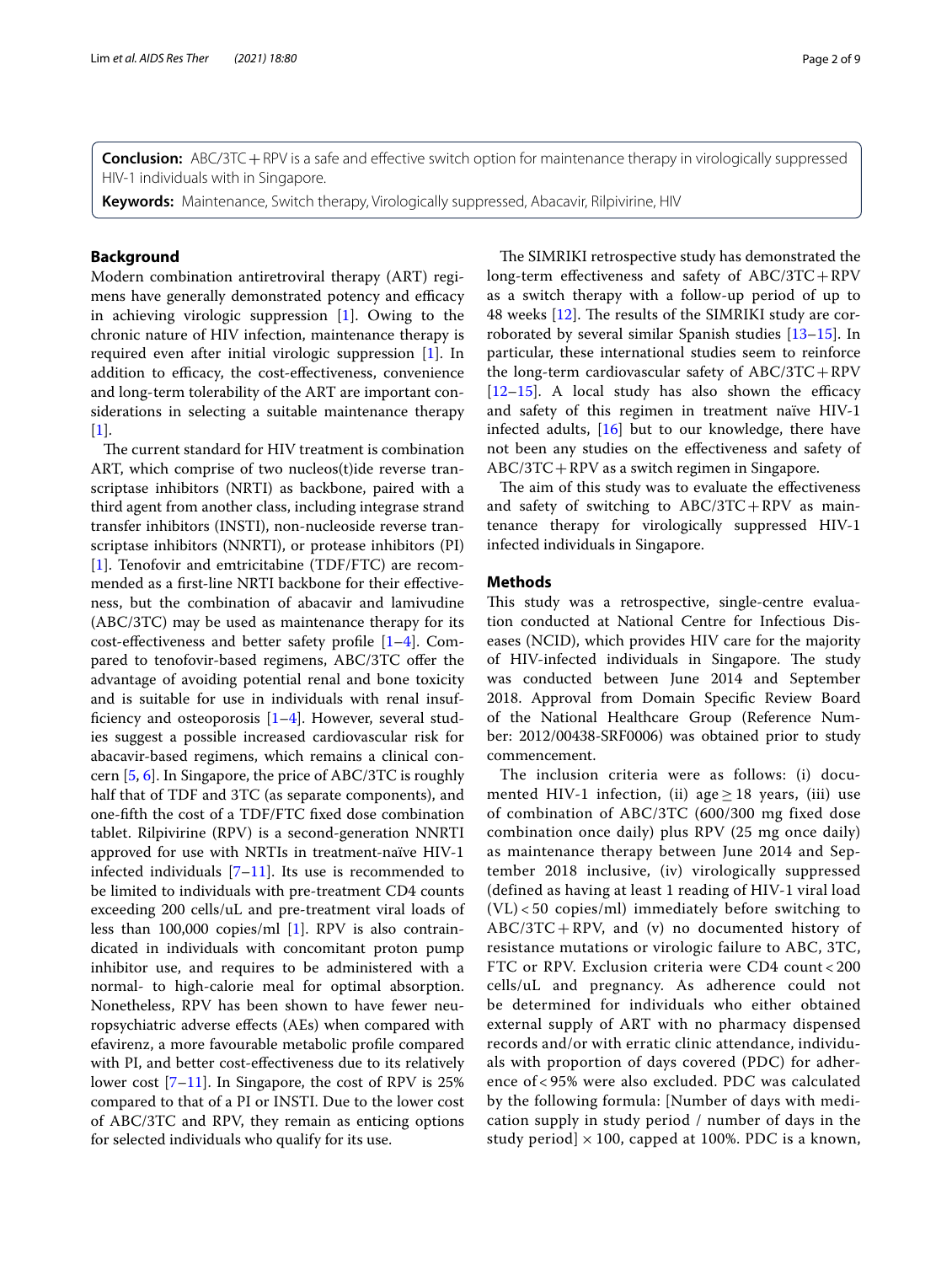validated and stringent measure of adherence [[17](#page-8-9), [18\]](#page-8-10). The cut-off for PDC was chosen to be 95% as it is a widely used standard for optimal ART [[19](#page-8-11)].

Eligible individuals were identifed from the NCID HIV Clinical Database, a standardised computerised database containing records of demographic information, HIV transmission route, and ART history. Data collected from electronic medical records included AEs attributed to ART, reasons for ART switch, and other laboratory readings which were not available on the Clinical Database. Data were anonymised upon extraction. Intervals for follow-up were determined by individual attending physicians per in-house clinical care guidelines.

The primary outcome measured was the proportion of individuals who maintained virologic suppression on ABC/3TC + RPV after  $48 \pm 12$  weeks of follow-up and had no therapy discontinuation due to non-virologic reasons such as adverse drug reactions. Individuals were considered to have maintained virologic suppression if they had no virologic failure. Virologic failure was defned as: (i) 2 consecutive HIV-1 VL readings of > 50 copies/ml, (ii) any HIV-1 VL > 50 copies/ml that resulted in discontinuation of ABC/3TC+RPV, or (iii) any HIV-1 VL reading  $of > 500$  copies/ml. This defnition for virological failure is similar to the SIM-RIKI study, [\[12](#page-8-5)] but also included any HIV-1 VL reading of > 500 copies/ml to detect any potential emergent antiretroviral resistance. Individuals who had a oneoff HIV-1 VL reading between 51 copies/ml and < 200 copies/ml that was followed by a return to virologic suppression were considered virologic blips [\[1](#page-7-0)]. For all individuals, HIV-1 VL was measured at least twice throughout the follow-up period.

The secondary outcomes were the resistance profiles associated with virologic failure, changes in immunologic and metabolic parameters, and the AE profle of ABC/3TC+RPV. For the immunologic and metabolic parameters, only individuals who had both baseline and follow-up values were analyzed for secondary outcomes.

The 95% confidence intervals (CI) were calculated based on the Newcombe-Wilson hybrid score [[20\]](#page-8-12). We checked whether the continuous variables were normally distributed using the Kolmogorov–Smirnov test (for  $n \ge 50$ ) and Shapiro–Wilk test (for  $n < 50$ ). We then used the paired samples t-test to analyze variables with normal distribution, and the Wilcoxon Signed Rank test to analyze variables with non-normal distribution. All statistical tests were two-sided, and p-values<0.05 were considered statistically signifcant. Statistical analysis was carried out using the IBM SPSS Statistics for Windows, version 24.0 (Armonk, NY: IBM Corp).

## **Results**

We collected data from 346 individuals. A total of 222 individuals were included for analysis. The inclusion process of the study was detailed in Fig. [1.](#page-3-0) Baseline characteristics of the individuals included in the study were displayed in Table [1](#page-4-0).

The median age was 47 years (interquartile range [IQR]:35–57). Majority of the individuals were men (92.3%). The composition of pre-switch NRTI backbone (in combination with either 3TC or FTC) was as follows: TDF (60.8%), ABC (27.0%) zidovudine (10.3%), and stavudine (1.9%). The most common pre-switch third agents were efavirenz (42.3%) among the NNRTI, atazanavir/ ritonavir (13.5%) among the PI, and raltegravir (6.8%) among the INSTI. Fifty-two (23.4%) individuals already had RPV as their third agent prior to switch. The most common pre-switch combination was  $TDF+3TC+RPV$ , which accounted for 45/222 (20.3%) of all pre-switch regimens. Intolerance (52.7%), cost (29.7%), and simplifcation of regimen (23.4%) were the most common reasons cited for switching regimen. Thirty-one individuals (14.0%) had no documented reason for switch.

The primary outcome was achieved in 197 out of 222 individuals [88.8%, 95% confdence interval (CI): 83.7–92.4%]. For patients with an immediate pre-switch history of PI or INSTI-based treatment, 47 out of 56 individuals [83.9%, 95% CI: 72.2–91.3%] achieved the primary outcome. For patients with an immediate preswitch history of NNRTI-based treatment, 150 out of 166 individuals [90.4%, 95% CI: 84.9–94.0%] achieved the primary outcome.

Four individuals (1.8%) had virologic failure (Additional fle [1:](#page-7-1) Table S1), while 21 individuals (9.5%) discontinued treatment for non-virologic reasons before  $48 \pm 12$  $48 \pm 12$  $48 \pm 12$  weeks (Additional file 1: Table S2). Among those who achieved the primary outcome, 7 individuals had viral blips during the  $48 \pm 12$  weeks follow-up period.

Of the 4 individuals who experienced virologic failure, 3 individuals had HIV-1 VL>500 copies/ml at the end of the study period and developed emergent antiretroviral resistance. The first individual experienced virologic failure on the  $52<sup>th</sup>$  week of switching regimen. Resistance testing showed M184MIV, V108VI, E138EK, K238KN mutations. This individual reported no missed doses, but administered ART at irregular timings with inconsistent caloric intake. The second individual failed on the 45th week of ABC/3TC+RPV and had M184I, E138K, H221HY mutations. He estimated missing doses once a week, and having erratic meal consumption. The third individual experienced virologic failure within 17 weeks of switching regimen, with emerging resistance mutations consisting of L74LV, M184I, E138EG, Y181YCF, M230L. This individual claimed full adherence to his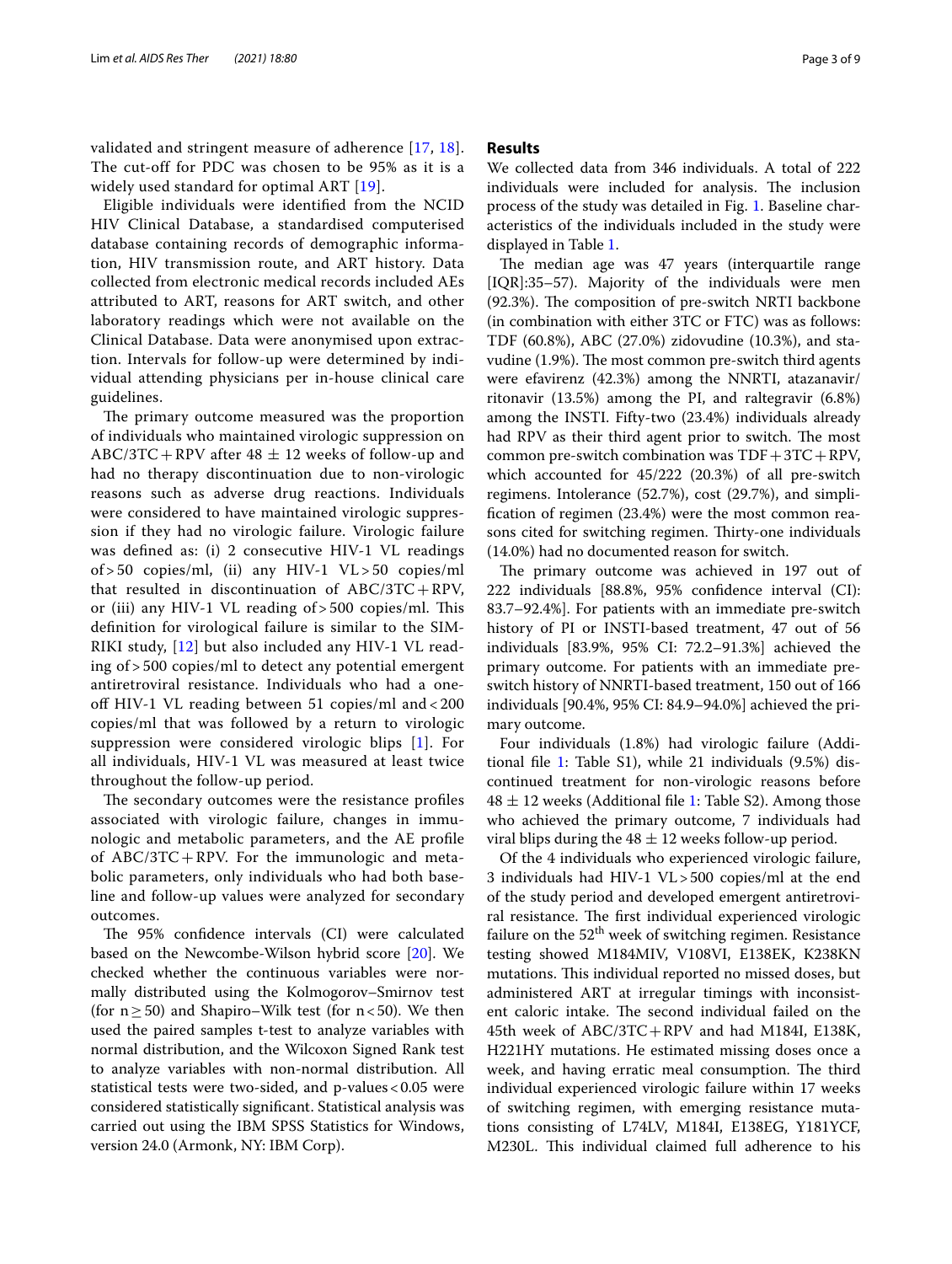

<span id="page-3-0"></span>ART, including administration with meals. The last individual had 3 consecutive readings of low-level viremia (HIV-1 VL>50 copies/ml but<200 copies/ml). This individual later achieved virologic suppression without the need to change regimen after the study period.

Among the 21 individuals who discontinued treatment for non-virologic reasons, 13/21 (61.9%) were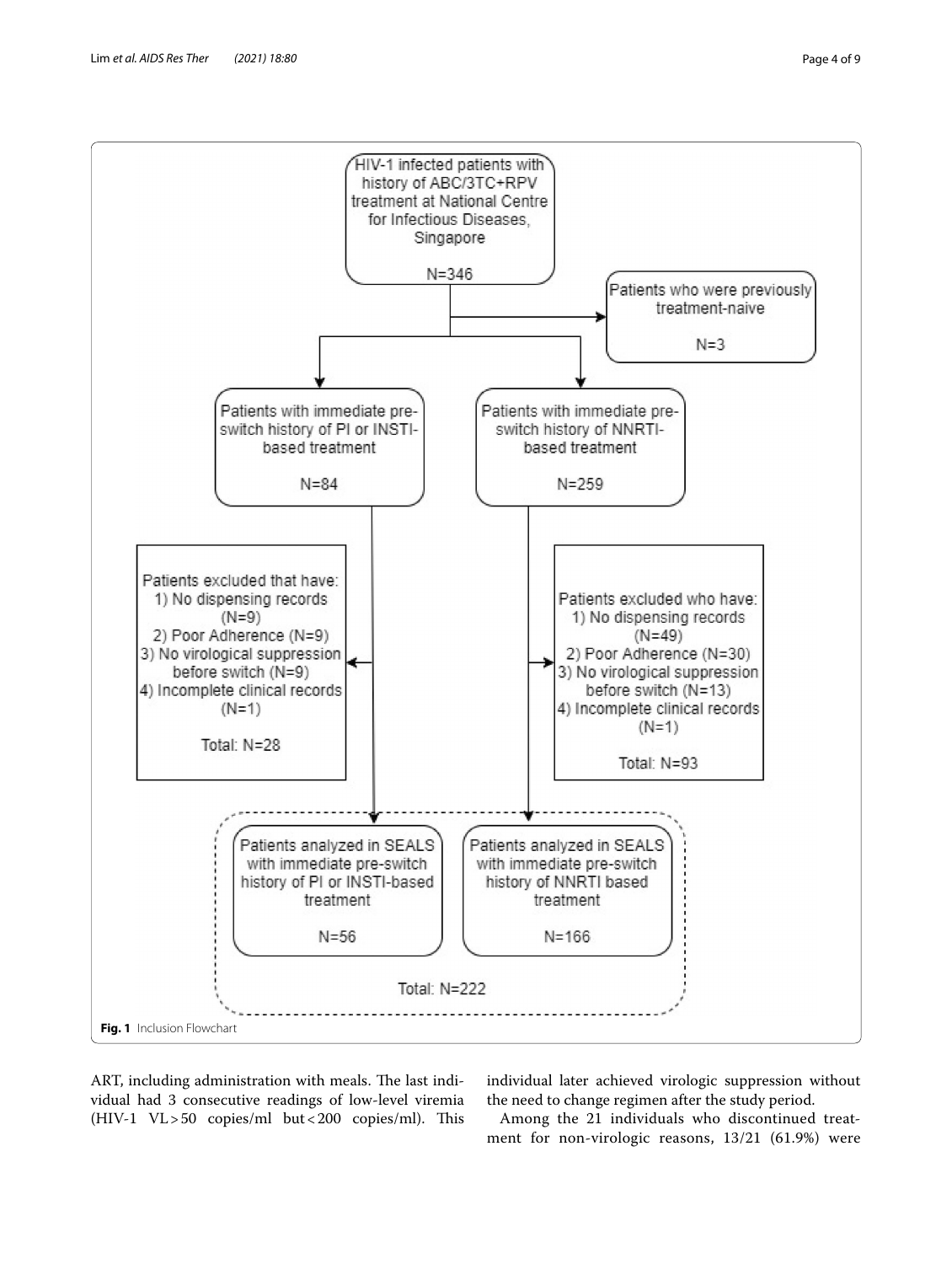# <span id="page-4-0"></span>**Table 1** Baseline characteristics of study population

| <b>Baseline Characteristic</b>                                                        |                  |
|---------------------------------------------------------------------------------------|------------------|
| Age (years), median (IQR)                                                             | 47 (35-57)       |
| Male, n (%)                                                                           | 205 (92.3)       |
| Duration of known HIV infection (years), median (IQR)                                 | $5.6(3.6 - 8.4)$ |
| Race, n (%)                                                                           |                  |
| Chinese                                                                               | 176 (79.3)       |
| Malay                                                                                 | 32 (14.4)        |
| Indian                                                                                | 12(5.4)          |
| Others                                                                                | 2(0.9)           |
| HIV Risk Group, n (%)                                                                 |                  |
| Heterosexual Contact Only                                                             | 96 (43.2)        |
| Homosexual Contact Only                                                               | 93 (41.9)        |
| <b>Bisexual Contact Only</b>                                                          | 22 (9.9)         |
| Intravenous Drug Use (IDU) Only                                                       | 3(1.4)           |
| Others (Heterosexual Contact + IDU, Homosexual Contact + IDU, Bisexual Contact + IDU) | 3(1.4)           |
| Unknown                                                                               | 5(2.3)           |
| Previous ART, n (%)                                                                   |                  |
| Backbone                                                                              |                  |
| Tenofovir/Lamivudine or Tenofovir/Emtricitabine                                       | 135 (60.8)       |
| Abacavir/Lamivudine                                                                   | 60 (27.0)        |
| Zidovudine/Lamivudine                                                                 | 23 (10.3)        |
| Stavudine/Lamivudine                                                                  | 4(1.9)           |
| Third Agent                                                                           |                  |
| Efavirenz                                                                             | 94 (42.3)        |
| Rilpivirine                                                                           | 52 (23.4)        |
| Atazanavir/ritonavir                                                                  | 30 (13.5)        |
| Nevirapine                                                                            | 20 (9.0)         |
| Raltegravir                                                                           | 15(6.8)          |
| Darunavir/ritonavir                                                                   | 5(2.3)           |
| Dolutegravir                                                                          | 4(1.8)           |
| Lopinavir/ritonavir                                                                   | 2(0.9)           |
| Reasons for switching to ABC/3TC + RPV, n (%)                                         |                  |
| Intolerance                                                                           | 117 (52.7)       |
| Cost reduction                                                                        | 66 (29.7)        |
| Simplification of regimen                                                             | 52 (23.4)        |
| Drug-drug interaction                                                                 | 5(2.3)           |
| Others                                                                                | 3(1.4)           |
| Unknown                                                                               | 31 (14.0)        |
| Comorbidities, n (%)                                                                  |                  |
| Myocardial infarction                                                                 | 4(1.8)           |
| Ischemic heart disease                                                                | 5(2.3)           |
| Other cardiovascular pathologies                                                      | 7(3.2)           |
| Hypertension                                                                          | 39 (17.6)        |
| Diabetes mellitus                                                                     | 18(8.1)          |
| Dyslipidemia                                                                          | 67 (30.2)        |
| Kidney disease                                                                        | 15(6.8)          |
| Hepatitis B                                                                           | 7(3.2)           |
| Hepatitis C                                                                           | 16(7.2)          |
| No. of individuals with 5 or more medications (polypharmacy), n (%)                   | 63 (28.4)        |
| Current smokers, n (%)                                                                | 41 (18.5)        |

*IQR* interquartile range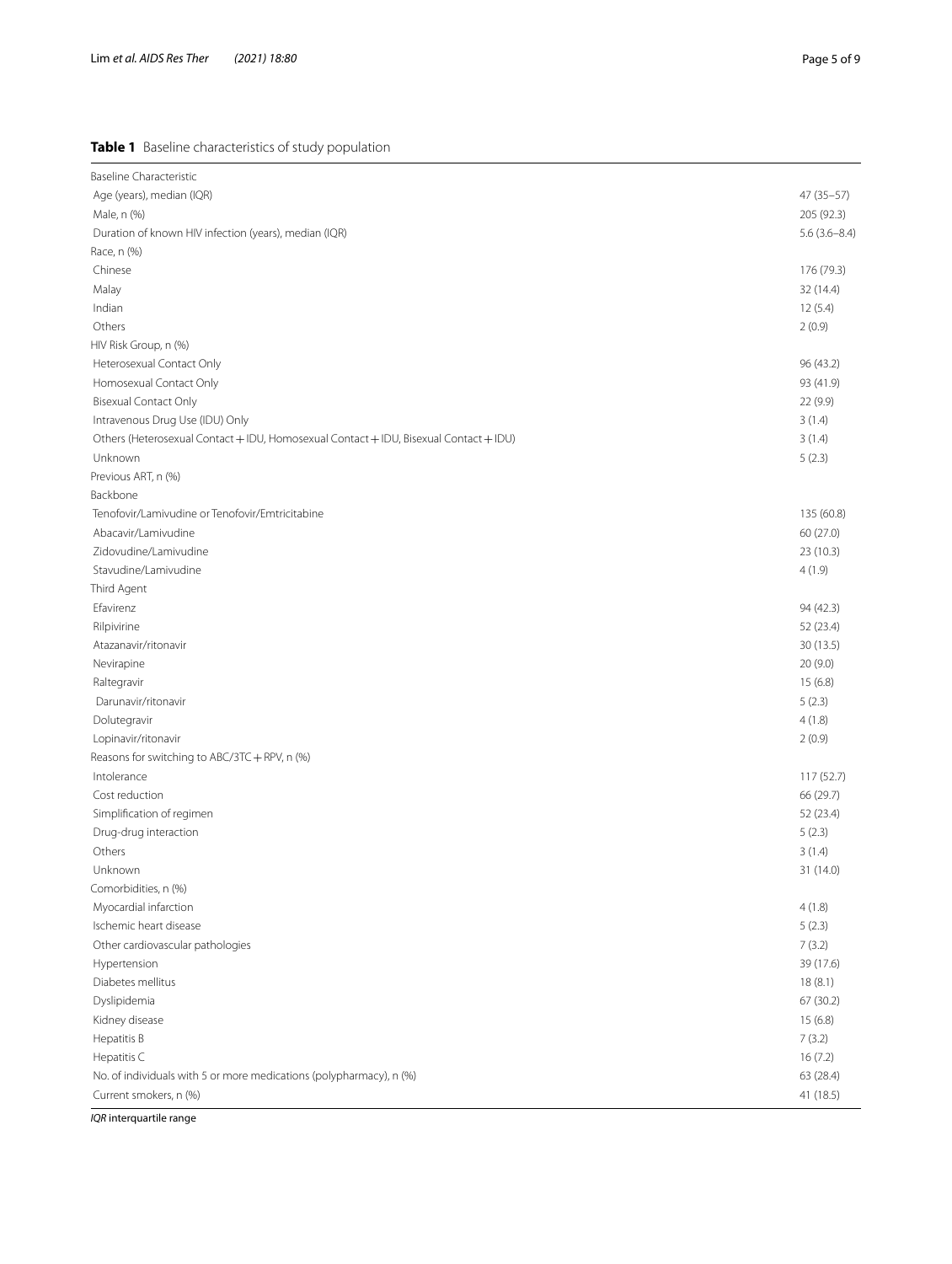due to AEs attributed to  $ABC/3TC + RPV$ . The details of these AEs that led to discontinuation are reported in Additional file [1:](#page-7-1) Table S2. Of the remaining 8/21 (38.1%) individuals that discontinued treatment for non-virologic reasons, half were to avoid drug-drug interactions with other concomitant medications, and one-quarter were due to personal fnancial issues. A total of 49 AEs were observed in 31 out of 222 individuals (14.0%) during the follow-up period (Table [2\)](#page-5-0). All the AEs resolved spontaneously or upon therapy discontinuation. The most common type of AE was neuro-psychiatric (e.g., forgetfulness, insomnia, mood changes, vivid dreams), comprising 26/49 (53.1%) of all AEs reported. Notably, there were no cardiovascular AEs reported for ABC/3TC + RPV in the study period. A detailed breakdown of the AEs observed can be seen in Additional fle [1](#page-7-1): Table S3.

Data obtained on changes in the selected laboratory values over the study duration are summarized in Table [3](#page-6-0). A statistically signifcant increase in CD4 was observed ( $p < 0.01$ ), with a median absolute change of 31 cells/uL (IQR:  $-$  31.50 to  $+$  140.75). There were no signifcant changes in fasting blood glucose and HbA1c after switching regimen, based on the small number of individuals analysed (11 individuals for fasting blood glucose and 8 individuals for HbA1c). There was a statistically signifcant change observed for eGFR  $(p < 0.01)$ , with a median absolute change of  $-4.24$  ml/  $\min/1.73 \text{m}^2$  (IQR:  $-$  14.06 to  $+$  5.27), while no significant change was detected for eCrCl ( $p=0.463$ ), with a median absolute change of  $-0.79$  ml/min (IQR:  $-8.81$ )  $to +7.97$ ). Additional details on the stratification of eGFR results at baseline and at the end of the follow up period are reported in Additional fle [1](#page-7-1): Table S4. No signifcant changes in lipid profles were detected. A statistically significant decrease of  $-$  6U/L (IQR:  $-$  11 to 0) was seen for ALT.

<span id="page-5-0"></span>**Table 2** Summary of adverse events

|                                                                                 | n  |
|---------------------------------------------------------------------------------|----|
| Summary of adverse effects                                                      |    |
| Total number of adverse effects                                                 | 49 |
| Individuals with $> 1$ adverse effects                                          | 31 |
| Individuals who discontinued therapy due to adverse effects                     | 13 |
| Types of adverse effects                                                        |    |
| Neuro-psychiatric (i.e. forgetfulness, insomnia, mood changes, vivid<br>dreams) | 26 |
| Digestive (i.e. abdominal pain, stomach-ache)                                   | 11 |
| Dermatological (i.e. rash)                                                      | 4  |
| Others (e.g. fatigue, lipodystrophy, gynecomastia)                              | 8  |

## **Discussion**

Our results showed that a high proportion of individuals (88.8%) who switched to  $ABC/3TC + RPV$  had maintained virologic suppression. The result is similar regardless of the type of pre-switch ART regimen. Virologic suppression was achieved in 83.9% of individuals with an immediate pre-switch history of PI or INSTI-based treatment, and 90.4% of individuals with an immediate pre-switch history of NNRTI-based treatment. In several studies in Spain, 86–88% of HIV-1 infected individuals maintained virologic suppression and avoided therapy discontinuation at 48 weeks or 12 months  $[13-15]$  $[13-15]$  $[13-15]$ . The SIMRIKI study also saw 91.2% of their study population achieving the same outcome at 48 weeks  $[12]$ . The findings of our study corroborated existing primary literature that individuals on treatment with  $ABC/3TC + RPV$  can achieve effective, sustained virologic suppression.

A local study found that 96% of treatment naïve HIV-1 infected individuals achieved virologic suppression at the end of 48 weeks of treatment with  $ABC/3TC + RPV$ , [\[16](#page-8-8)] which was comparable to that of our study in which 98.0% (197/201) of individuals who completed follow-up without therapy discontinuation remained virologically suppressed. A subgroup analysis regarding the type of pre-switch ART regimen for these individuals yielded similar results. 97.9% (47/48) of the individuals in the pre-switch PI or INSTI-based treatment group and 98.0% (150/153) of the individuals in the pre-switch NNRTI-based treatment group who completed follow-up without therapy discontinuation remained virologically suppressed. These results further echo the strongly positive existing literature on the effectiveness of  $ABC/3TC + RPV$ , especially when there is a high level of compliance. In the event of virologic failure to  $ABC/3TC + RPV$ , individuals still have the option of switching to a salvage regimen which includes a PI or INSTI or both.

AEs were observed amongst 31/222 individuals (14.0%) and resolved either spontaneously or upon discontinuation of the medication. These results were comparable to the favourable results of SIMRIKI study, [[12](#page-8-5)] as well as the local study on treatment-naïve HIVinfected individuals, [[16](#page-8-8)] which reported only 15.6% and 13.5% of individuals with observed AEs respectively. The AE profile seen in our study was also very similar to the local study which saw mostly neuropsychiatric AEs at a rate of 46.4% of all observed AEs compared to our study which saw 53.1% of observed AEs being neuropsychiatric [[16](#page-8-8)]. In addition, none of the AEs observed were cardiovascular, in contrast to other studies that suggest the cardiovascular toxicity of ABC-based regimens  $[5, 6]$  $[5, 6]$  $[5, 6]$  $[5, 6]$  $[5, 6]$ . These findings further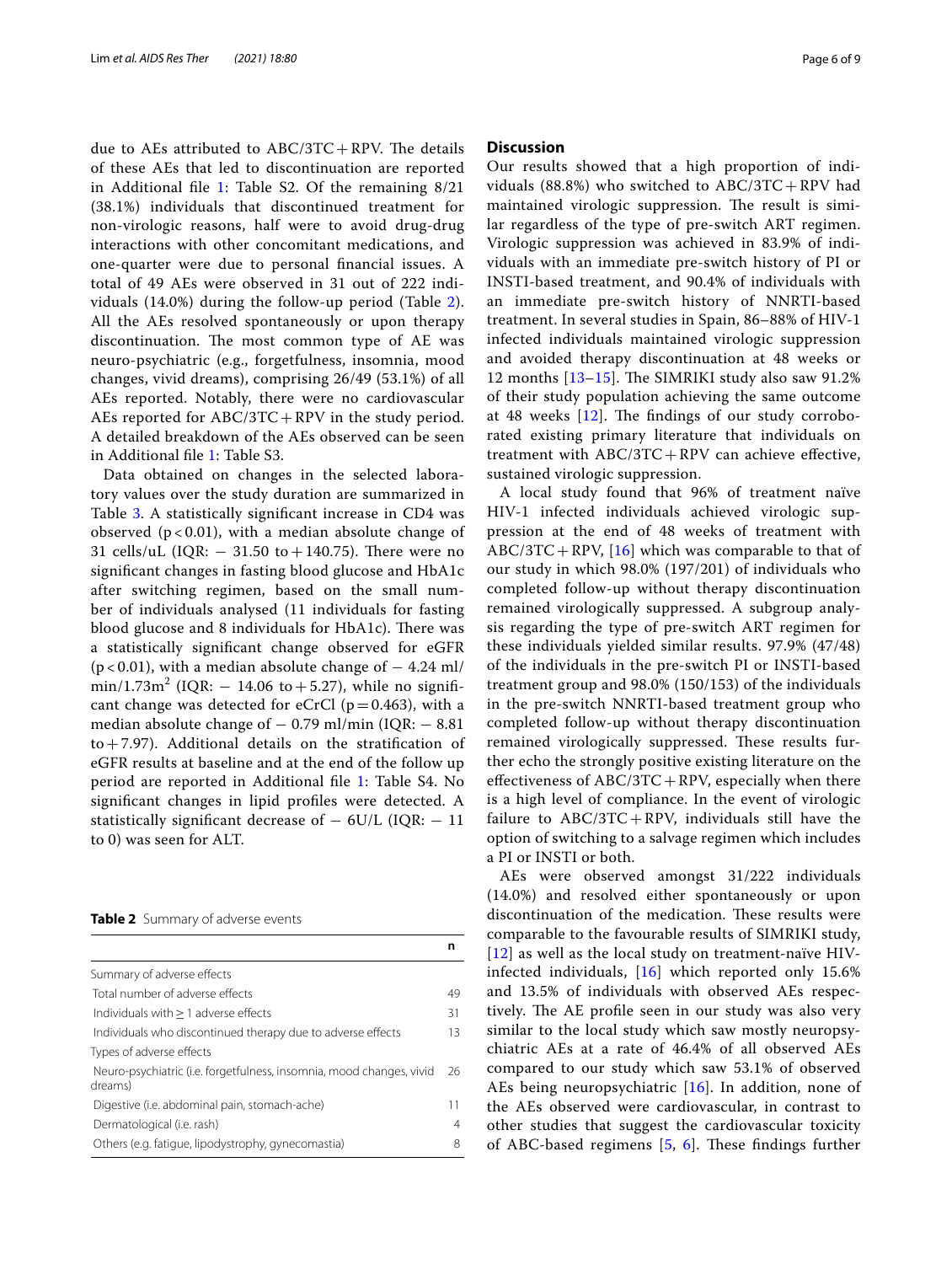# <span id="page-6-0"></span>**Table 3** Laboratory values at baseline and at end of follow-up period

|                                    |                                        | Median (IQR)                    | p-value              |
|------------------------------------|----------------------------------------|---------------------------------|----------------------|
| Laboratory parameter               |                                        |                                 |                      |
| Absolute CD4 Count (n = 38)        | Baseline (cells/uL)                    | 323 (220 to 519)                |                      |
|                                    | Follow up (cells/uL)                   | 397 (252 to 603)                |                      |
|                                    | Follow up Duration (Weeks)             | 49 (44 to 52)                   |                      |
|                                    | Change (cells/uL)                      | $31 (- 32 \text{ to } + 141)$   | $< 0.01^b$           |
| Glucose monitoring                 |                                        |                                 |                      |
| Fasting blood glucose ( $n = 11$ ) | Baseline (mmol/L)                      | 5.1 (4.9 to 5.7)                |                      |
|                                    | Follow Up (mmol/L)                     | 5.2 (4.7 to 5.5)                |                      |
|                                    | Follow up Duration (Weeks)             | 50 (46 to 52)                   |                      |
|                                    | Change (mmol/L)                        | $0.3 (-0.5 \text{ to } +0.4)$   | 0.654 <sup>b</sup>   |
| $HbA1c(n=8)$                       | Baseline (%)                           | 5.75 (5.55 to 6.5)              |                      |
|                                    | Follow Up (%)                          | 5.85 (5.5 to 6.78)              |                      |
|                                    | Follow up Duration (Weeks)             | 50 (40 to 58)                   |                      |
|                                    | Absolute Change (%)                    | $0.05 (-0.08 \text{ to } +0.2)$ | $0.288^{a}$          |
| Renal                              |                                        |                                 |                      |
| $eGFR (n = 139)$                   | Baseline (ml/min/1.73m <sup>2</sup> )  | 90 (78 to 104)                  |                      |
|                                    | Follow Up (ml/min/1.73m <sup>2</sup> ) | 87 (76 to 99)                   |                      |
|                                    | Follow up Duration (Weeks)             | 49 (40 to 54)                   |                      |
|                                    | Change (ml/min/1.73m <sup>2</sup> )    | $-4$ ( $-14$ to 5)              | $< 0.01^{\rm b}$     |
| eCrCl $(n=139)$                    | Baseline (ml/min)                      | 91 (76 to 106)                  |                      |
|                                    | Follow Up (ml/min)                     | 90 (76 to 106)                  |                      |
|                                    | Follow up Duration (Weeks)             | 49 (40 to 54)                   |                      |
|                                    | Change (ml/min)                        | $-1(-9$ to $+8)$                | 0.423 <sup>a</sup>   |
| Lipids                             |                                        |                                 |                      |
| TC ( $n = 38$ )                    | Baseline (mmol/L)                      | 5.1 (4.6 to 6.0)                |                      |
|                                    | Follow Up (mmol/L)                     | 5.2 (4.4 to 5.8)                |                      |
|                                    | Follow up Duration (Weeks)             | 51 (45 to 54)                   |                      |
|                                    | Change (mmol/L)                        | $0.1$ (-1.1 to +0.8)            | 0.778 <sup>b</sup>   |
| $HDL-C (n = 38)$                   | Baseline (mmol/L)                      | 1.0 (0.9 to 1.4)                |                      |
|                                    | Follow Up (mmol/L)                     | 1.2 (0.9 to 1.3)                |                      |
|                                    | Follow up Duration (Weeks)             | 50 (45 to 54)                   |                      |
|                                    | Change (mmol/L)                        | $0 (- 0.2 \text{ to } +0.2)$    | 0.762 <sup>b</sup>   |
| $dC$ LDL-C ( $n = 38$ )            | Baseline (mmol/L)                      | 2.9 (2.6 to 3.6)                |                      |
|                                    | Follow Up (mmol/L)                     | 2.8 (2.4 to 3.5)                |                      |
|                                    | Follow up Duration (Weeks)             | 51 (45 to 54)                   |                      |
|                                    | Change (mmol/L)                        | $-0.1$ ( $-0.5$ to $+0.5$ )     | $0.817^{b}$          |
| LDL-C $(n = 35)$                   | Baseline (mmol/L)                      | 3.1 (2.6 to 3.7)                |                      |
|                                    | Follow Up (mmol/L)                     | 3.1 (2.7 to 3.7)                |                      |
|                                    | Follow up Duration (Weeks)             | 51 (45 to 54)                   |                      |
|                                    | Change (mmol/L)                        | $0.1$ (- 0.6 to + 0.7)          | $0.972^{b}$          |
| Liver                              |                                        |                                 |                      |
| ALT $(n = 117)$                    | Baseline (U/L)                         | 28 (21 to 44.5)                 |                      |
|                                    | Follow Up (U/L)                        | 22 (16 to 30)                   |                      |
|                                    | Follow up Duration (Weeks)             | 48 (41 to 52)                   |                      |
|                                    | Change (U/L)                           | $-6(-11 \text{ to } +0)$        | < 0.001 <sup>a</sup> |
|                                    |                                        |                                 |                      |

*eGFR* Estimated glomerular fltration rate, *eCrCl* Estimated creatinine clearance, *TC* Total cholesterol, *HDL-C* High density lipoprotein cholesterol, *dC LDL-C* Low density lipoprotein cholesterol estimated with the de Cordova equation. [\[21\]](#page-8-13), *LDL-C* Low density lipoprotein cholesterol, *ALT* Alanine transaminase

<sup>a</sup> Wilcoxon signed rank test

<sup>b</sup> Paired samples t-test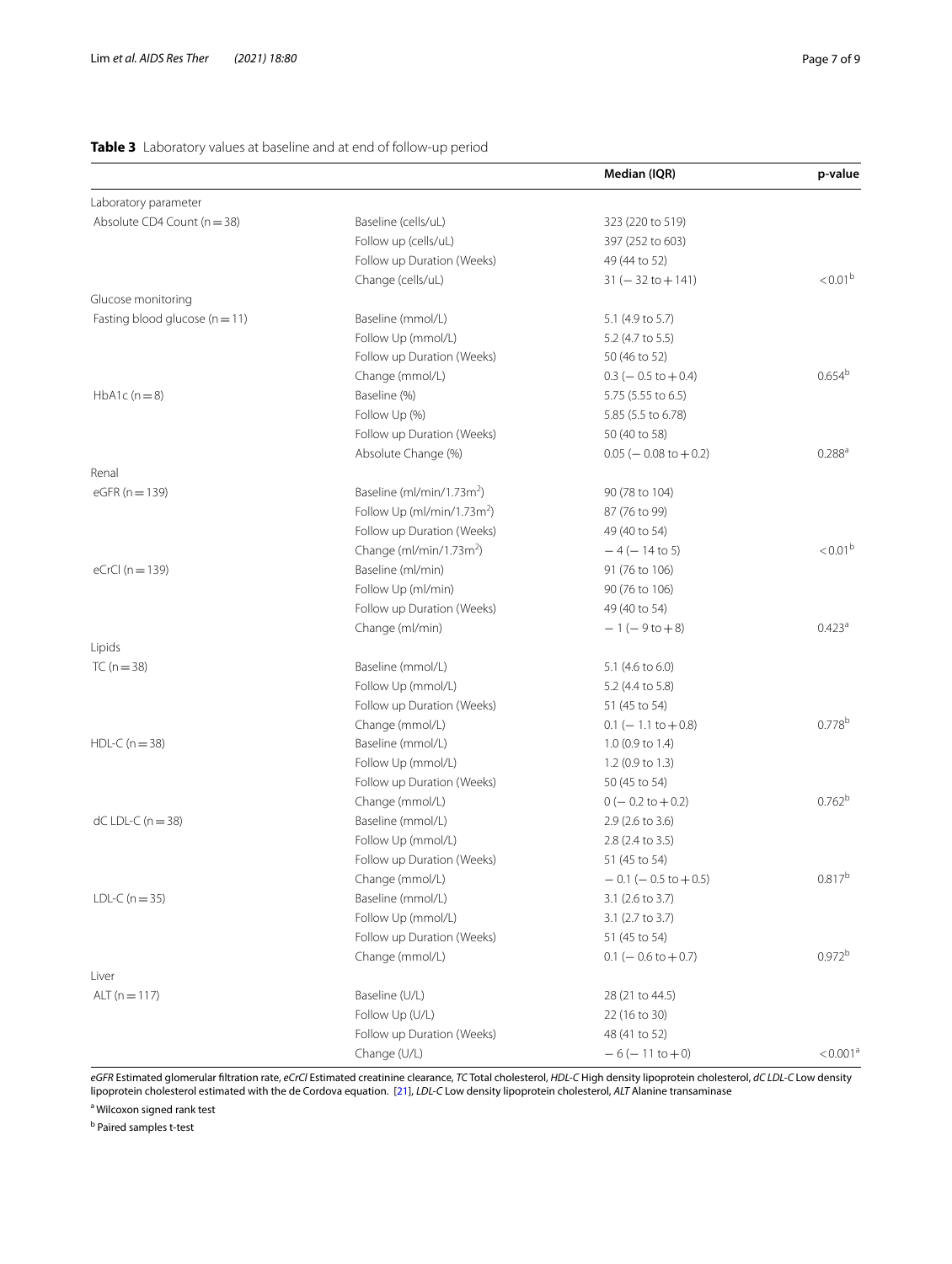support the well-established safety and tolerability of ABC/3TC+RPV.

Our cohort had a signifcant improvement of absolute CD4 count at the end of the  $48 \pm 12$  weeks follow-up. The increase in the CD4 count can possibly be attributed to maintained virologic suppression, and was also seen in other switch studies with increases ranging from  $+48$ to + 262 cells/uL  $[13-15]$  $[13-15]$  $[13-15]$ .

We observed a statistically signifcant decrease in eGFR but not in eCrCl. The median absolute changes in eGFR and eCrCl were deemed to be of little or no clinical rele-vance [[22,](#page-8-14) [23\]](#page-8-15), as a median change of  $-4$  ml/min/1.73m<sup>2</sup> in eGFR or  $-1$  ml/min in eCrCl is unlikely to affect the staging of chronic kidney disease or acute kidney injury. We also observed a statistically signifcant decrease in ALT, but the magnitude of the change is clinically insig-nificant, [[24](#page-8-16)] as the median change of  $-$  6 U/L is insuffcient to warrant any clinical action. Signifcant changes in eCrCl, eGFR and ALTs were rarely noted in other studies on  $ABC/3TC + RPV$ , and it is likely that the regimen has no signifcant efect on these laboratory parameters [[13–](#page-8-6)[16](#page-8-8)].

While no statistically signifcant changes were detected for lipids, fasting blood glucose and HbA1c, the results warrant careful interpretation due to the small number of individuals with both baseline and follow-up values. Remarkably, the SIMRIKI study and the studies by Curran et al. and Palacios et al. all noted signifcant decreases in total cholesterol and LDL-C, as well as increases in HDL-C  $[12-14]$  $[12-14]$  $[12-14]$ . However, the local study by Ho et al. did not lend evidence to any signifcant efect of the regimen on lipids, [\[16\]](#page-8-8) and there are no studies so far that we know of that have documented signifcant changes in fasting blood glucose and HbA1c.

Our study has several limitations. The absence of a control group prevented us from comparing the efectiveness and safety in individuals who would have continued with the prior regimen. We did not have access to baseline resistance testing information for our study population. As we excluded individuals who were<95% adherent by PDC, our fndings may not be generalizable to individuals with suboptimal adherence or who are compliant to ART despite irregular clinic attendance or who purchase external supplies of ART. Compliance to these medications will remain a key clinical prerequisite to therapy success. In practice, it will be crucial to take into account the relatively low genetic barrier to resistance and the ability of the individual to adhere to the caloric requirements of RPV when selecting this regimen. The frequency of adverse events may also have been underreported, as only adverse events that were reported and explicitly attributed to the regimen in clinical documentation were included in the study.

In conclusion, this study shows that  $ABC/3TC + RPV$  is an efective and safe switch option for maintenance therapy in virologically suppressed HIV-1 individuals in Singapore.

### **Supplementary Information**

The online version contains supplementary material available at [https://doi.](https://doi.org/10.1186/s12981-021-00402-7) [org/10.1186/s12981-021-00402-7](https://doi.org/10.1186/s12981-021-00402-7).

<span id="page-7-1"></span>**Additional fle 1: Table S1**. Details of 4 individuals who failed the primary outcome for virological reasons. **Table S2**. Details of 21 individuals who failed the primary outcome for non-virological reasons. **Table S3**. Breakdown of All AEs. **Table S4**. Changes in eGFR stratifcationA from baseline to end of follow up period (n=139)

#### **Acknowledgements**

We thank everyone in the NCID Clinical HIV Programme who made this possible.

#### **Authors' contributions**

LZC and AJH collected the data. LZC performed the analysis. LZC and HGS wrote the manuscript. All authors read and approved the fnal manuscript.

#### **Funding**

None to declare.

#### **Availability of data and materials**

The dataset generated and/or analysed during the current study are not publicly available due to the Personal Data Protection Act in Singapore and the sensitivity of the diagnosis, but reversibly anonymised dataset is available from the corresponding author on reasonable request.

### **Declarations**

#### **Ethics approval and consent to participate**

Ethics approval for use of the clinical data was obtained from the Singapore National Healthcare Group Domain Specifc Review Board (Reference Number: 2012/00438-SRF0006).

#### **Consent for publication.**

Not applicable.

#### **Competing interests**

The authors declare that they have no competing interests.

#### **Author details**

<sup>1</sup> Department of Pharmacy, Ng Teng Fong General Hospital, Singapore, Singapore. <sup>2</sup> Department of Pharmacy, National Centre of Infectious Diseases, Singapore, Singapore. <sup>3</sup> Department of Pharmacy, Tan Tock Seng Hospital, Singapore, Singapore. <sup>4</sup>Department of Pharmacy, National University of Singapore, Singapore, Singapore. <sup>5</sup>National Public Health and Epidemiology Unit, National Centre for Infectious Diseases, Singapore, Singapore. <sup>6</sup>National Centre for Infectious Diseases, Singapore, Singapore.<sup>7</sup> Department of Infectious Diseases, Tan Tock Seng Hospital, Singapore, Singapore. <sup>8</sup> Yong Loo Lin School of Medicine, National University of Singapore, Singapore, Singapore. <sup>9</sup>Lee Kong Chian School of Medicine, Nanyang Technological University, Singapore, Singapore. <sup>10</sup>Saw Swee Hock School of Public Health, National University of Singapore, Singapore, Singapore.

#### Received: 26 October 2020 Accepted: 7 October 2021 Published online: 01 November 2021

#### **References**

<span id="page-7-0"></span>1. Panel on Antiretroviral Guidelines for Adults and Adolescents. Guidelines for the use of antiretroviral agents in adults and adolescents with HIV.